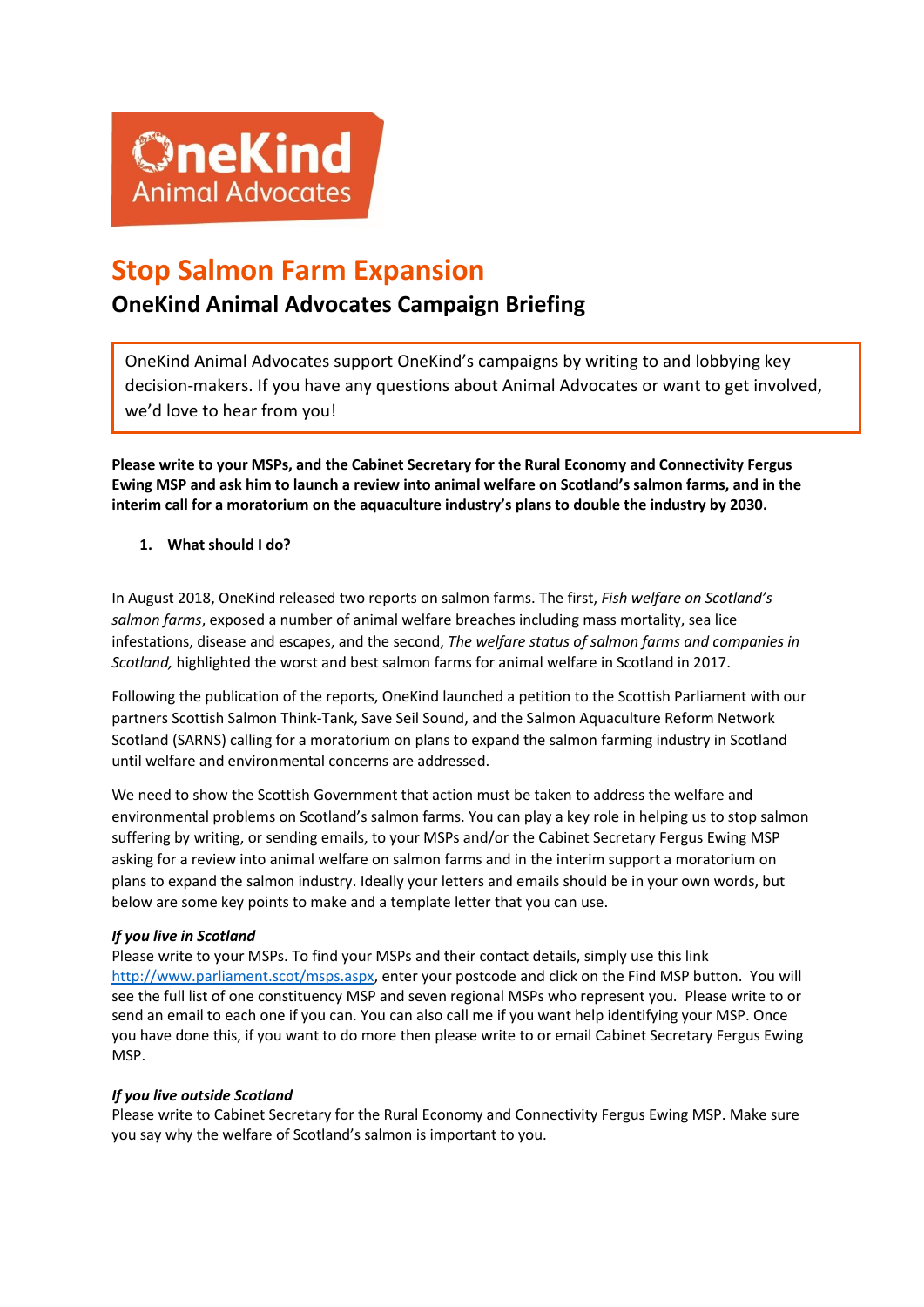#### **2. Background**

Scotland is the third largest producer of farmed salmon in the world. In 2016, there were 253 registered salmon farms in Scotland, which produced 35 million fish. Despite this, there are many welfare issues on salmon farms, including disease, sea lice and deformities. Of the 49 million salmon smolts put into seawater farms in 2014, 26.7% (9 million) died during the production cycle, and in 2017 it is estimated that over 11 million salmon died prematurely on salmon farms in Scotland.

It is not just farmed salmon that are impacted by this industry: seals are shot (49 were shot in 2017), cetaceans such as harbour porpoise experience hearing loss and disturbance from the use of acoustic devices intended to deter seals; cleaner fish (wrasse and lumpsucker) placed on salmon farms to eat sea lice suffer from disease, aggression and high mortality rates; and declines in wild salmon and trout have been linked to salmon farming.

Despite these issues the salmon farming industry, supported by the Scottish Government, is committed to doubling the level of production by 2030, with new farms constantly being proposed, and existing farms expanding. We believe that expanding production without tackling key problems seriously compromises the welfare of farmed salmon and other animals.

#### **3 Key points you might like to raise**

- Salmon farms in Scotland can cause a number of welfare issues to farmed salmon, including:
	- o **High mortality rates.** Of the 49 million salmon placed into sea-water farms in Scotland, 26.7% (9 million) died prematurely during the production cycle. In 2017, it is estimated that over 11 million salmon died.
	- o **Exposure to disease and sea lice**. Sea lice are parasites that feed on the flesh, scales and skin of salmon, creating open wounds.
	- o **Treatment** for sea lice and disease can also compromise the welfare of farmed fish, exposing them to handling, harsh surfaces and mechanical or chemical treatments.
	- o **Escapes**. Escaped salmon are not well-adapted to the wild and can suffer. They can also interbreed with wild individuals, putting the welfare of wild salmon at risk.
- Salmon farming does not just negatively impact farmed salmon, but other animals too, including:
	- o **Seals** are shot on salmon farms, in 2017, 49 seals were shot on salmon farms.
	- o **Cetaceans** such as harbour porpoise are excluded from their habitat and can experience hearing damage from the use of acoustic devices intended to deter seals from salmon farms.
	- o **Cleaner fish** (wrasse and lumpsucker) are used to eat sea lice from salmon but can experience high mortality rates, disease and aggression.
- Following their inquiry into the salmon farming industry, the Scottish Parliament's Environment, Climate Change and Land Reform Committee, deemed "*the status quo is not an option"*
- Despite these problems, the salmon farming industry, backed by the Scottish Government, wants to double the value of the salmon farming industry in Scotland, with targets set to double production by 2030.

#### **4 What to do next**

Get writing! If you need any assistance or have any questions just get in touch. Once you have sent your emails and/or letters, please let me know. You can also send copies of any letters and responses you receive t[o sarah.moyes@onekind.org](mailto:sarah.moyes@onekind.org) or **Sarah Moyes, 50 Montrose Terrace, Edinburgh, EH7 5**DL.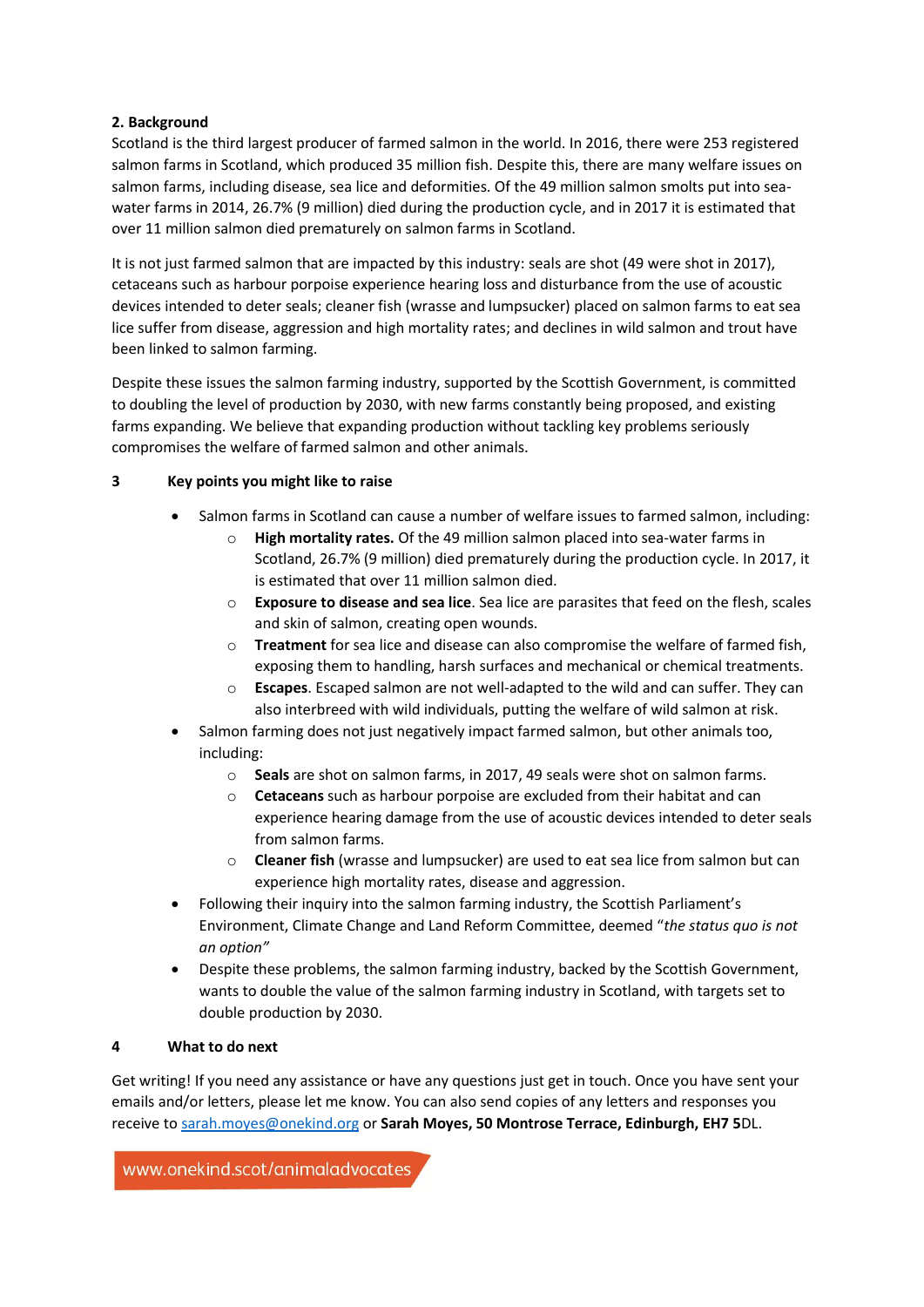#### **MSP Letter template**

Sarah Moyes OneKind 50 Montrose Terrace Edinburgh EH7 5DL [sarah.moyes@onekind.org](mailto:Sarah.moyes@hotmail.co.uk)  0131 661 9734

Dear [first name] [second name] MSP,

I'm writing as one of your constituents to express my concern over the plans by the Scottish salmon farming industry, backed by the Scottish Government, to expand despite clear evidence of animal welfare and environmental issues.

I was shocked to learn about the welfare issues that can arise on salmon farms in Scotland, and that, despite the Scottish Parliament's Environment, Climate Change and Land Reform (ECCLR) Committee stating that the "*status quo is not an option*" the industry is still aiming to double aquaculture production from 160,000 tonnes in 2016 to 350,000 tonnes in 2030.

While there are already many critics of the salmon farming industry with concerns about the environment, I want to draw your attention specifically to animal welfare. I believe that expanding the salmon farming industry without addressing welfare issues would be unsustainable and unethical. I hope that you will support our call for a review on animal welfare on Scotland's salmon farms, and in the interim a moratorium on industry expansion plans, on the following grounds:

**1) The welfare of salmon** - Salmon on farms are exposed to numerous factors that can compromise their welfare. These include: sea lice, disease, escapes and high mortality rates. Of the 49 million salmon placed into sea-water farms in 2014, 26.7% died prematurely during the production cycle.

**2) The welfare of other animals -** It is not just farmed salmon that suffer. Seals are shot, cetaceans such as harbour porpoise are excluded from their range and experience hearing damage from the use of acoustic devices intended to deter seals, cleaner fish used to eat sea lice experience high mortality rates, diseases and aggression, and declines in wild salmon and trout have been linked to salmon farming.

I believe that urgent action is needed to give these animals greater welfare protection.

I look forward to hearing back from you about your position on this issue and what action you will be taking to safeguard the welfare of Scotland's farmed salmon, and other animals impacted by the salmon farming industry.

Yours sincerely, Sarah Moyes

PS For further information about farmed salmon welfare, please see the detailed reports published by OneKind [here](https://www.onekind.scot/resources/fish-welfare-on-scotlands-salmon-farms/) an[d here.](https://www.onekind.scot/resources/the-welfare-status-of-salmon-farms-and-companies-in-scotland-report/)